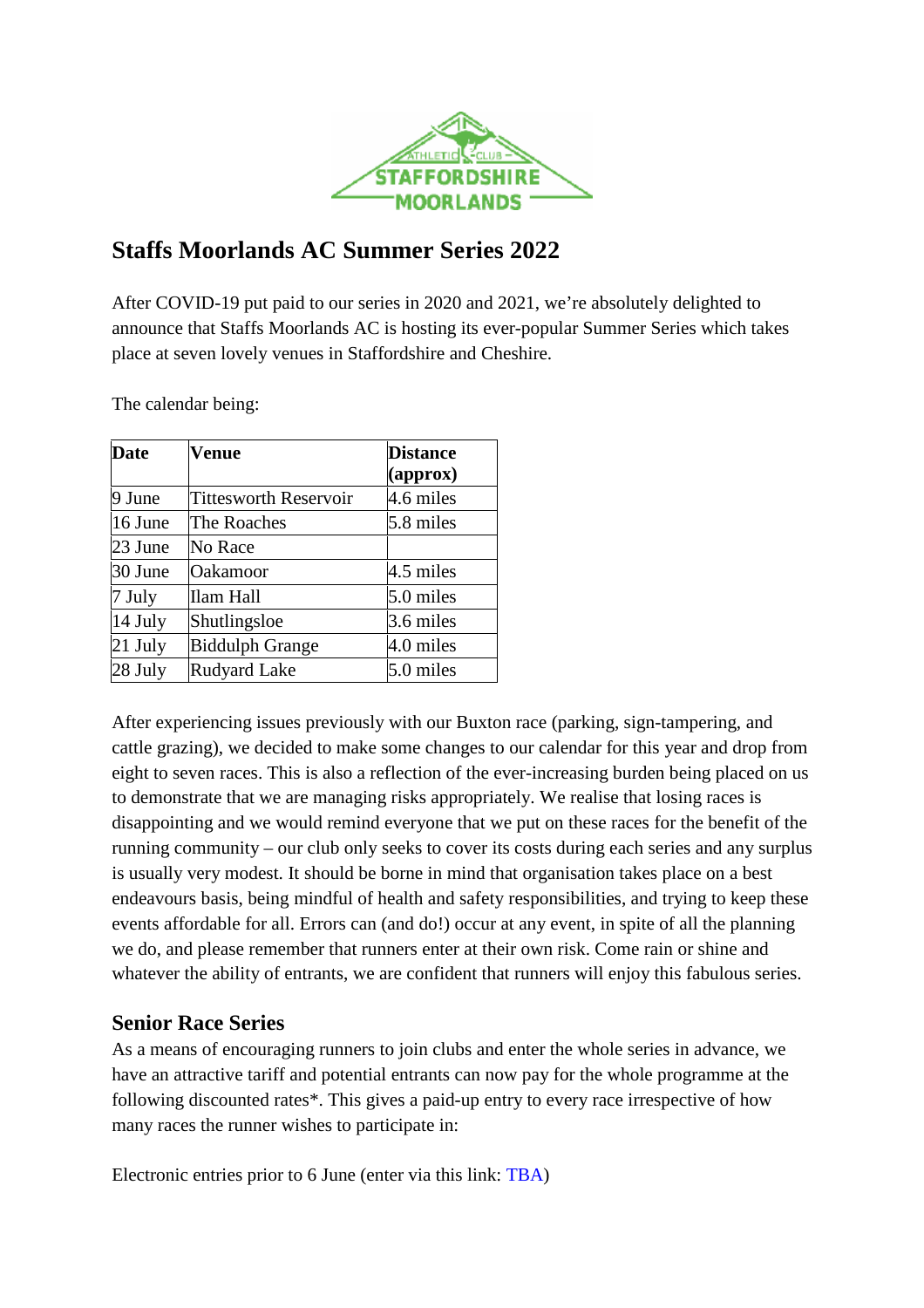| <b>Staffs Moorlands AC members</b> | <b>Full Series</b> | £32 (before 6 June 2022) |
|------------------------------------|--------------------|--------------------------|
| Other club members                 | <b>Full Series</b> | £37 (before 6 June 2022) |
| Non-club members                   | <b>Full Series</b> | £42 (before 6 June 2022) |

\**There is a small fee to pay for the electronic entry facility.*

We cannot guarantee being able to accept any full series entries after 6 June 2022. This is to reduce the burden on volunteers who have to collate and update paperwork. Runners will be unable to join Staffs Moorlands AC at race venues, this will need to be done in advance via the link here.

We shall verify club membership prior to the first race at Tittesworth where we shall distribute race numbers. Please note that the same race number stays with the individual throughout the series

For runners who choose not to enter the whole series, there will still be the facility to enter each race on an ad-hoc basis via the electronic entry portal contained here and the cost for each individual race will be\*:

| Members of SMAC                      | Each Individual Race | £8  |
|--------------------------------------|----------------------|-----|
| Members of any other affiliated club | Each Individual Race | £10 |
| Non-club members                     | Each Individual Race | £12 |

*Please note that there will be a cut-off of two days prior to each race to allow us to update our paperwork and allocate race numbers which will have to be collected on the night of the race.* 

Senior races start at 7.15pm with the exception of the first race which may be delayed slightly to allow for the increased administration that night (distribution of numbers, etc).

The minimum age for seniors is 16 on the day of the first race (9 June 2022).

# **Junior Race Series**

As a means of encouraging runners to join clubs and enter the whole series in advance, we have an attractive tariff and potential entrants can now pay for the whole programme at the following discounted rates\*. This gives a paid-up entry to every race irrespective of how many races the runner wishes to participate in:

| Junior SMAC members              | Full series | £18 (before 6 June 2022) |
|----------------------------------|-------------|--------------------------|
| Junior members any other club    | Full series | £22 (before 6 June 2022) |
| Juniors not affiliated to a club | Full series | £24 (before 6 June 2022) |

\**There is a small fee to pay for the electronic entry facility.*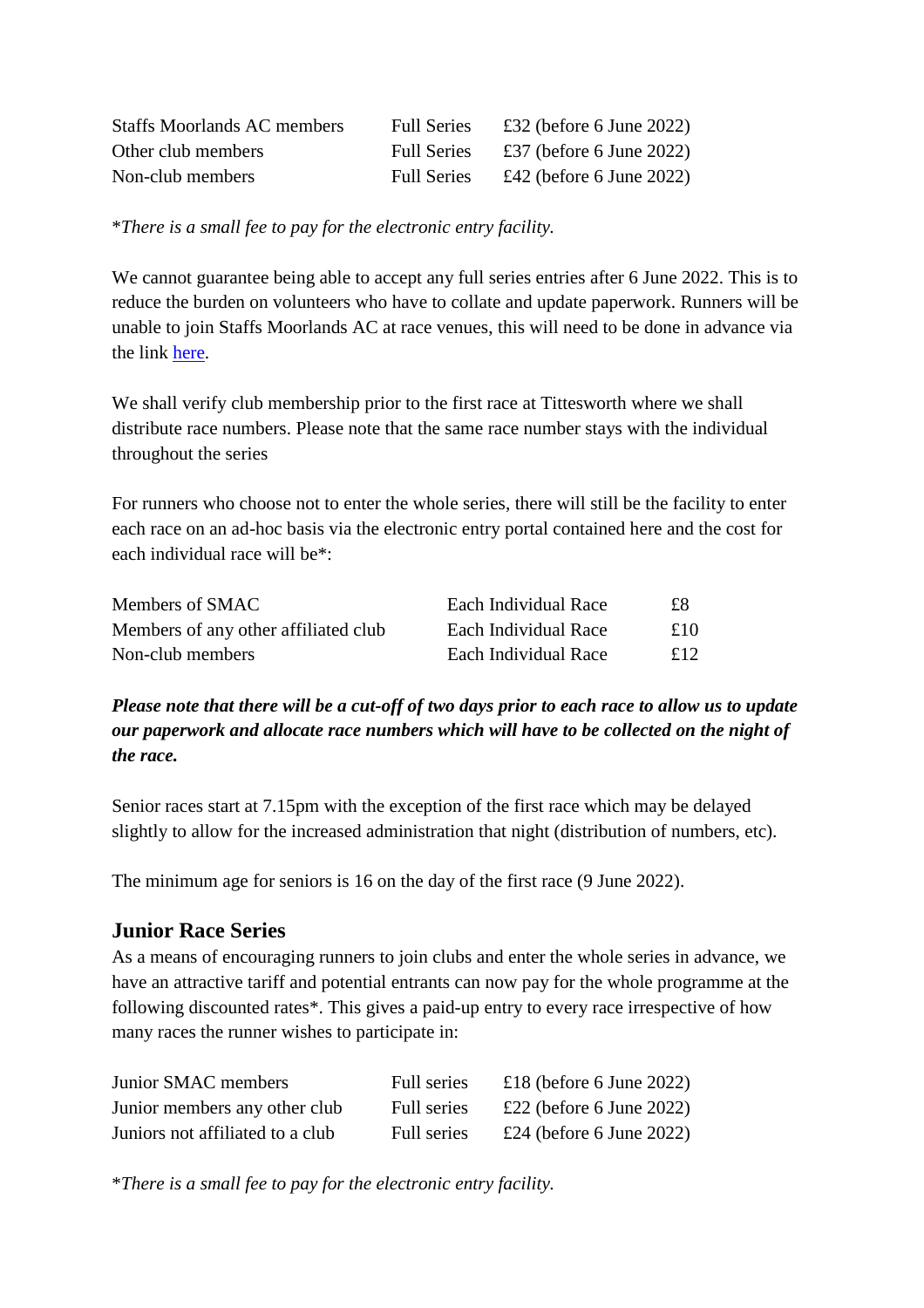We shall verify club membership prior to the first race at Tittesworth where we shall distribute race numbers. Please note that the same race number stays with the individual throughout the series

For runners who choose not to enter the whole series, there will still be the facility to enter each race on an ad-hoc basis via the electronic entry portal contained here and the cost for each individual race will be\*:

| Members of SMAC                      | Each Individual Race | $f_4$ |
|--------------------------------------|----------------------|-------|
| Members of any other affiliated club | Each Individual Race | £5    |
| Non-club members                     | Each Individual Race | £6.   |

*Please note that there will be a cut-off of two days prior to each race to allow us to update our paperwork and allocate race numbers which will have to be collected on the night of the race.* 

Juniors should be ready to race from 7.15pm (at some venues we set off the juniors before the seniors in which case the seniors' start will be delayed slightly). Entries to the junior series will close on 6 June 2022.

The minimum age for juniors is 8 and they should be under 16 on the day of the first race (9 June 2022).

### **Commemorative T-Shirts**

This year all runners entering the whole series, in advance of 6 June 2022, will receive a commemorative technical t-shirt which will be distributed immediately before the race at the last venue (Rudyard). We know that this is very much a departure from previous years but it will ensure that waste is reduced to the absolute minimum. When entering the series, it is very important that you state the correct t-shirt size as this is the fit that will be given to you and we cannot permit swaps when collecting garments (of course, runners can swap amongst themselves). Runners will need to be present or nominate someone else to collect on their behalf as we shall be unable to post them on.

Runners entering individual races will not qualify for a t-shirt, irrespective of how many races they enter – these will only be distributed to those who enter the whole series in advance of 6 June 2022.

#### **Prizes**

To qualify, runners must have completed any five of the seven races. Prizes will be awarded to the first three male and female runners over the whole series. First prizes will be awarded to runners in each age category unless they have already won an overall series prize for first,